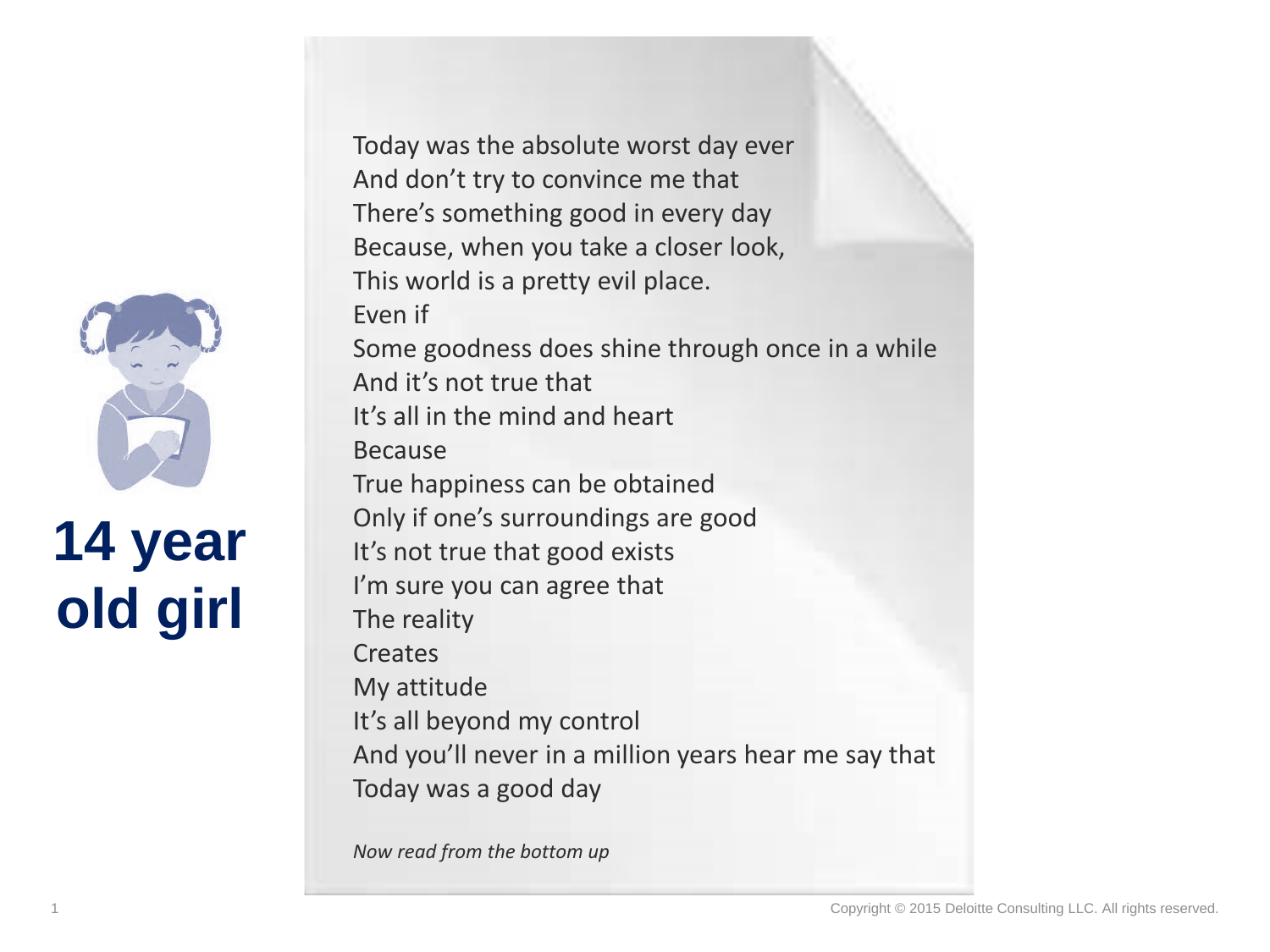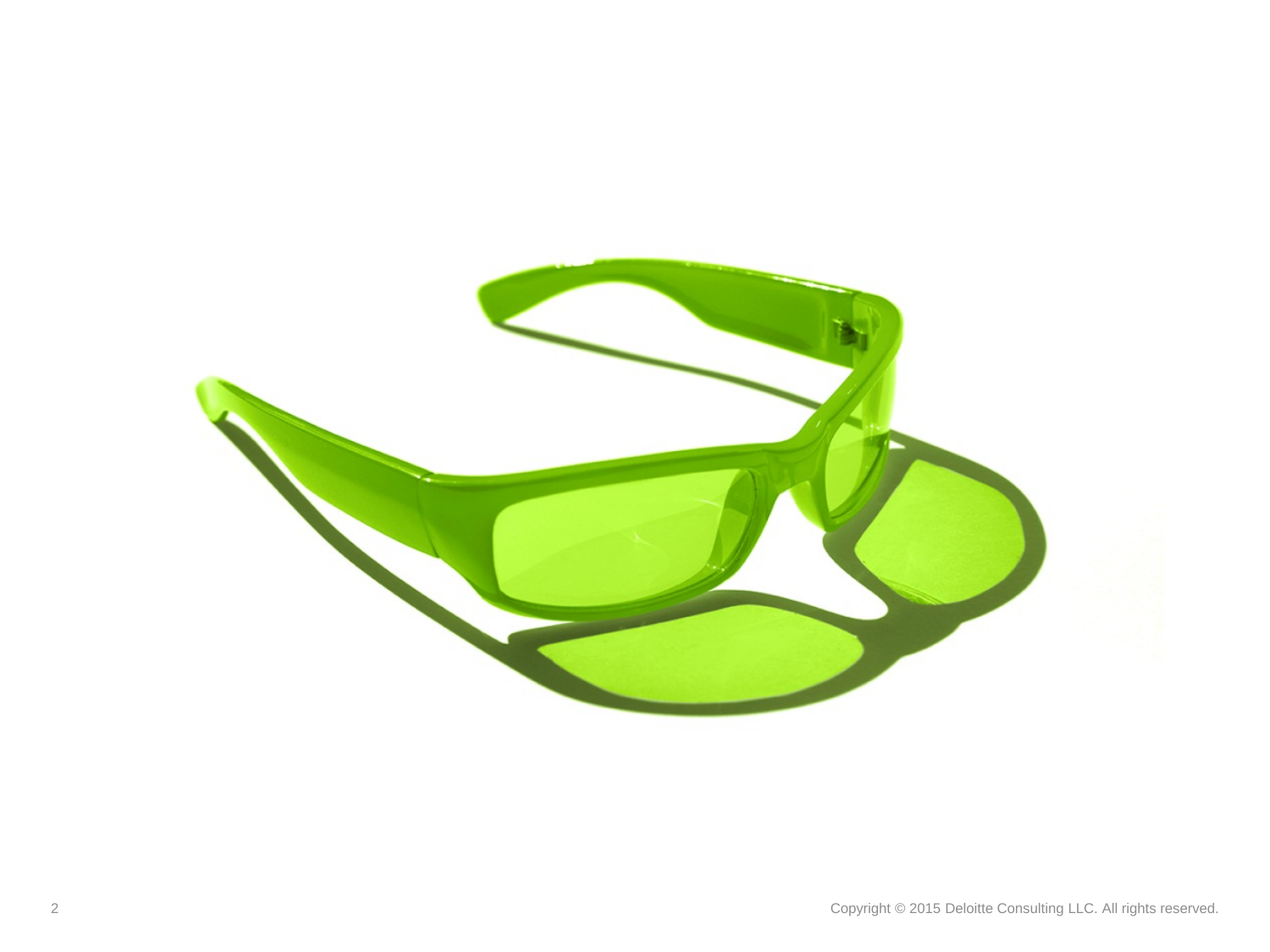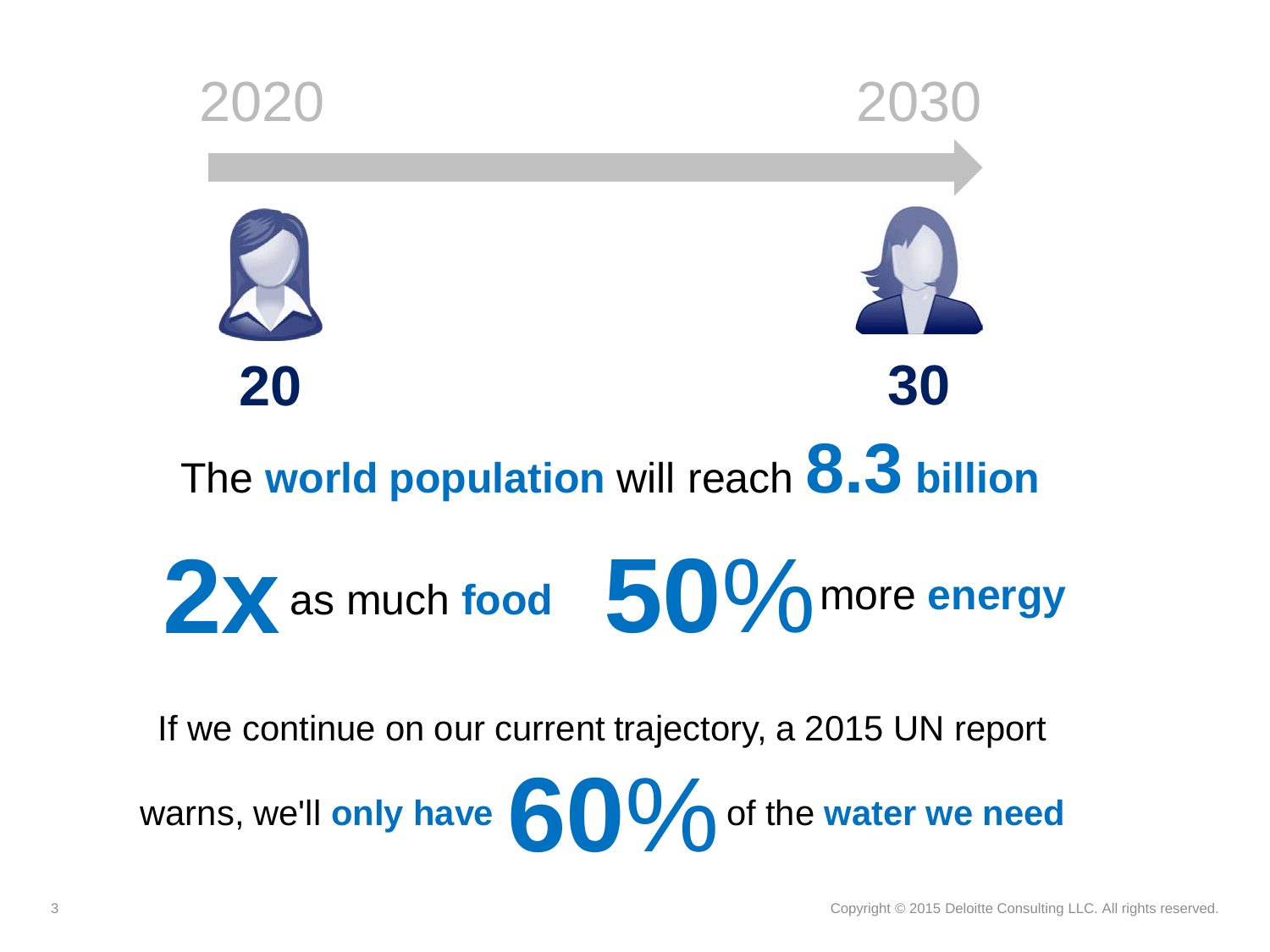# **744 O** of millennials believe they can make a difference in the world make a difference in the world

## **Education Solutions Technology Global Break down barriers**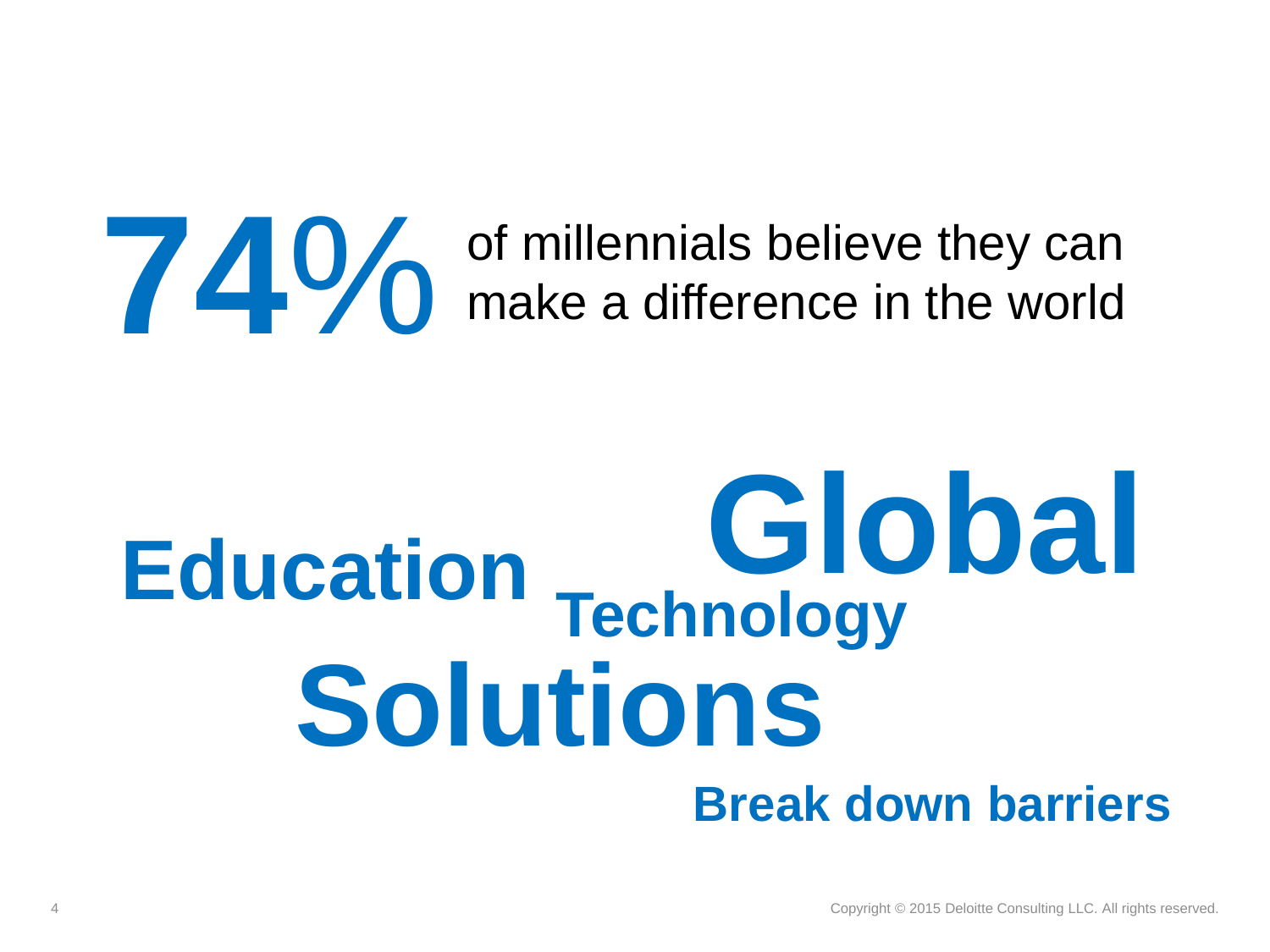### **What does this mean for San Joaquin Valley?**

#### **Example: Global Water Hub - Milwaukee**